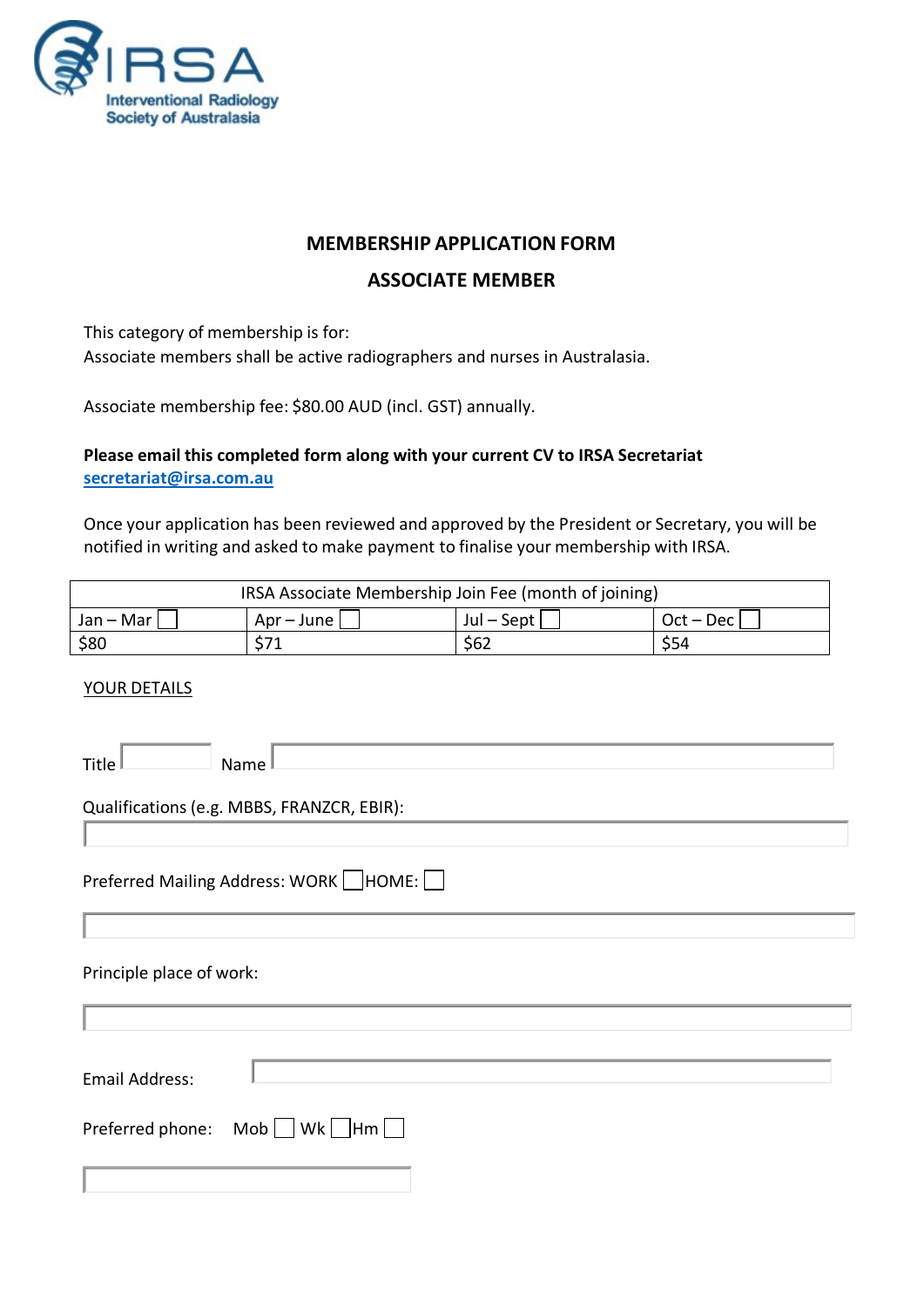| Alternative phone: Mob Wk Hm |  |  |
|------------------------------|--|--|
|                              |  |  |

Area(s) of Interest in Interventional Radiology:

# Academic/Research Interests

Last year my estimated time spent doing diagnostic work and interventional procedures was:

| Diagnostic     | %    |
|----------------|------|
| Interventional | %    |
|                |      |
|                |      |
| Signature      | Date |

Please have page 3 completed by your membership supporters.